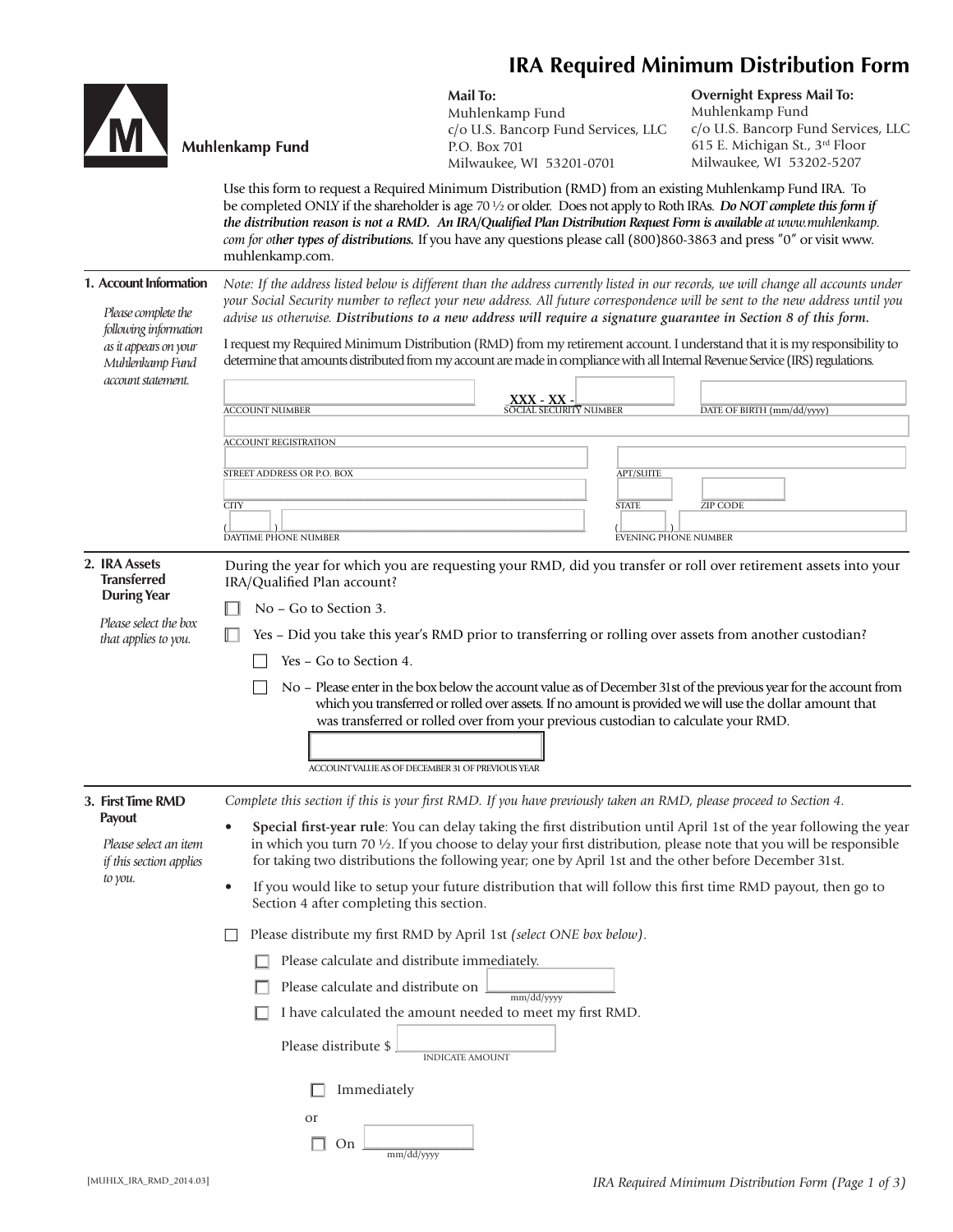## **4. Distribution Instructions**

 *Select ONE of the three options to the right then complete the following 4-a or 4-b sections if instructed.* 

| □ I would like U.S. Bancorp Fund Services, LLC to calculate my RMD. (Complete Section 4-a below). |  |  |  |  |
|---------------------------------------------------------------------------------------------------|--|--|--|--|
|                                                                                                   |  |  |  |  |

I have calculated my RMD. (*Complete Section 4-b*).

 $\Box$  I will be taking the RMD amount from an IRA/Qualified Plan at another financial institution and hereby relieve U.S. Bancorp Fund Services, LLC of this responsibility (valid until revoked). If checking this box, proceed to Section 8.

**4-a. Life Expectancy Calculation Method** (calculation completed by U.S. Bancorp Fund Services, LLC)

 *Please select the method you would like used for your Life Expectancy Calculation. Failure to designate a Life Expectancy Calculation Method will result in distributions being made using the Uniform Life Table.*

- Uniform Life Table (Standard IRS Method)
- Joint Life and Last Survivor Expectancy. This option can only be used if your spouse is your sole benefi ciary and your spouse is more than 10 years younger than you.

| My spouse's full date of birth is: |                            |
|------------------------------------|----------------------------|
|                                    | DATE OF BIRTH (mm/dd/yyyy) |

*Please select how you would like to receive your RMD.*

- I wish to have my current year RMD distributed immediately upon receipt of this Form. *(A distribution fee of \$25.00 applies)*
- I wish to have my current year RMD distributed on a systematic basis (*Systematic Withdrawal Plan***)**.

| <b>MONTH TO BEGIN</b>                                                                       | YEAR TO BEGIN | DAY OF THE MONTH* |  |
|---------------------------------------------------------------------------------------------|---------------|-------------------|--|
| Frequency (check one): $\Box$ Monthly $\Box$ Quarterly $\Box$ Semi-Annually $\Box$ Annually |               |                   |  |

**4-b. My Own Calculation** (I have calculated the amount to be distributed)

| Please distribute $\frac{1}{2}$ | $\perp$ immediately upon receipt of this Form. (A distribution fee of \$25.00 applies) |  |  |  |
|---------------------------------|----------------------------------------------------------------------------------------|--|--|--|
|                                 |                                                                                        |  |  |  |

I wish to establish distributions in the amount of \$ \_\_\_\_\_\_\_\_\_ on a systematic basis (*Systematic Withdrawal Plan***)**.

| <b>MONTH TO BEGIN</b> | YEAR TO BEGIN                                                                                                                                                                                                                                                                                                                                                                                                                                                                                                                                             | DAY OF THE MONTH* |  |
|-----------------------|-----------------------------------------------------------------------------------------------------------------------------------------------------------------------------------------------------------------------------------------------------------------------------------------------------------------------------------------------------------------------------------------------------------------------------------------------------------------------------------------------------------------------------------------------------------|-------------------|--|
|                       | Frequency (check one): $\Box$ Monthly $\Box$ Quarterly $\Box$ Semi-Annually $\Box$ Annually<br>* If the day of the month you selected falls on a weekend or holiday, your redemption will occur on the next business day.<br>Systematic distributions cannot be made between December 29th - December 31st. If you do not indicate a month and<br>day for your periodic distribution(s), they will begin on or about the 5th day of the current month. If you do not indicate a<br>frequency, your distribution(s) will be made annually on December 5th. |                   |  |

| 5. Delivery Instructions                | Send a check to the address of record currently on my account.                                                                                                                                                                                                                                                                     |
|-----------------------------------------|------------------------------------------------------------------------------------------------------------------------------------------------------------------------------------------------------------------------------------------------------------------------------------------------------------------------------------|
| Select ONE method<br>of delivery of the | Overnight Mail (A \$15 fee will apply)<br>Regular Mail<br>by<br>or                                                                                                                                                                                                                                                                 |
| distribution proceeds.                  | Deposit distribution proceeds directly into:                                                                                                                                                                                                                                                                                       |
|                                         | my existing Muhlenkamp Fund non-IRA account number<br><sub>or</sub><br><b>ENTER NON-IRA ACCOUNT NUMBER</b>                                                                                                                                                                                                                         |
|                                         | open a new Muhlenkamp Fund non-IRA account for distributions (a new Account Application must be attached).                                                                                                                                                                                                                         |
|                                         | ACH (Automated Clearing House): Electronic Funds Transfer to the bank instructions currently on my account.<br>No fee applies. If you are establishing or changing your bank instructions, please attach a voided check in<br>Section 6. You must obtain a signature guarantee if establishing or changing your bank instructions. |
|                                         | Wire Redemption: Wire distribution proceeds to the bank instructions currently on my account. (A \$15 wire fee applies).<br>If you are establishing or changing your bank instructions, please attach a voided check in Section 6.<br>You must obtain a signature guarantee if establishing or changing your bank instructions.    |
|                                         | Alternate payee and/or address other than the address of record. You must obtain a signature guarantee if                                                                                                                                                                                                                          |
|                                         | having the redemption proceeds payable to a third party or sent to an address that is currently not listed on the account.                                                                                                                                                                                                         |
|                                         |                                                                                                                                                                                                                                                                                                                                    |
|                                         | FIRST NAME OF PAYEE<br><b>LAST NAME</b><br>M.I.                                                                                                                                                                                                                                                                                    |
|                                         |                                                                                                                                                                                                                                                                                                                                    |
|                                         | <b>APT/SUITE</b><br>STREET ADDRESS OR P.O. BOX                                                                                                                                                                                                                                                                                     |
|                                         |                                                                                                                                                                                                                                                                                                                                    |
|                                         | <b>ZIP CODE</b><br><b>CITY</b><br><b>STATE</b>                                                                                                                                                                                                                                                                                     |